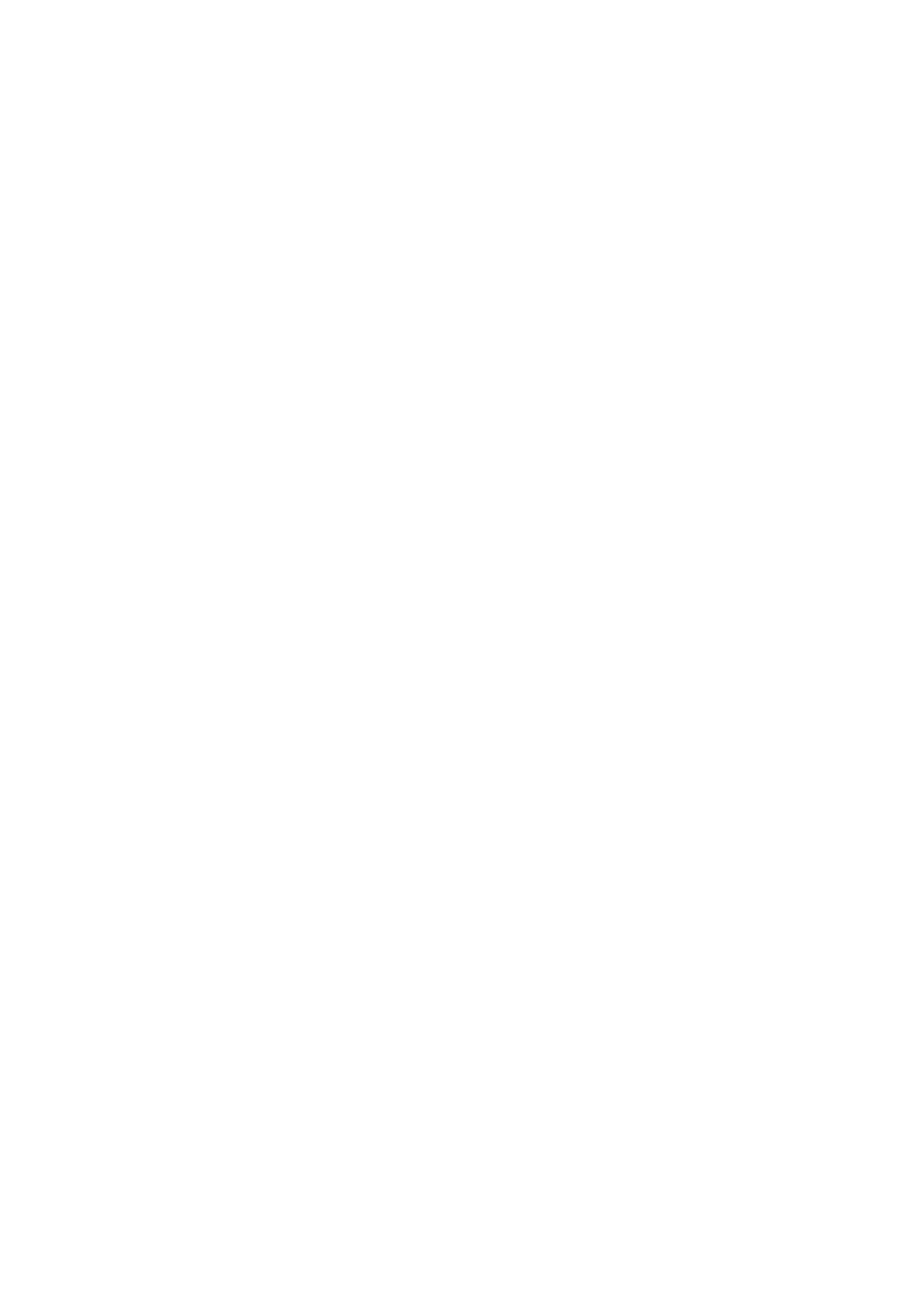## **NORTHERN TERRITORY OF AUSTRALIA**

As in force at 1 January 2013 \_\_\_\_\_\_\_\_\_\_\_\_\_\_\_\_\_\_\_\_

\_\_\_\_\_\_\_\_\_\_\_\_\_\_\_\_\_\_\_\_

## **ENVIRONMENTAL ASSESSMENT ACT 1982**

## **An act to provide for the assessment of the environmental effects of development proposals and for the protection of the environment**

#### **1 Short title**

This Act may be cited as the *Environmental Assessment Act 1982*.

#### **2 Commencement**

This Act shall come into operation on a date to be fixed by the Administrator by notice in the *Gazette*.

#### **3 Definitions**

In this Act, unless the contrary intention appears:

*administrative procedures*, see section 7(1).

*assessment report*, see section 7(2)(g).

*environment* means all aspects of the surroundings of man including the physical, biological, economic, cultural and social aspects.

*NT EPA*, see section 3 of the *Northern Territory Environment Protection Authority Act 2012*.

*proposed action* means a matter referred to in section 4(a), (b), (c), (d) or (e).

*responsible Minister*, in relation to a proposed action, means the Minister primarily responsible for authorising the proposed action.

#### **4 Object of Act**

Subject to section 6, the object of this Act is to ensure, to the greatest extent practicable, that each matter affecting the environment which is, in the opinion of the NT EPA, a matter which could reasonably be considered to be capable of having a significant effect on the environment, is fully examined and taken into account in, and in relation to: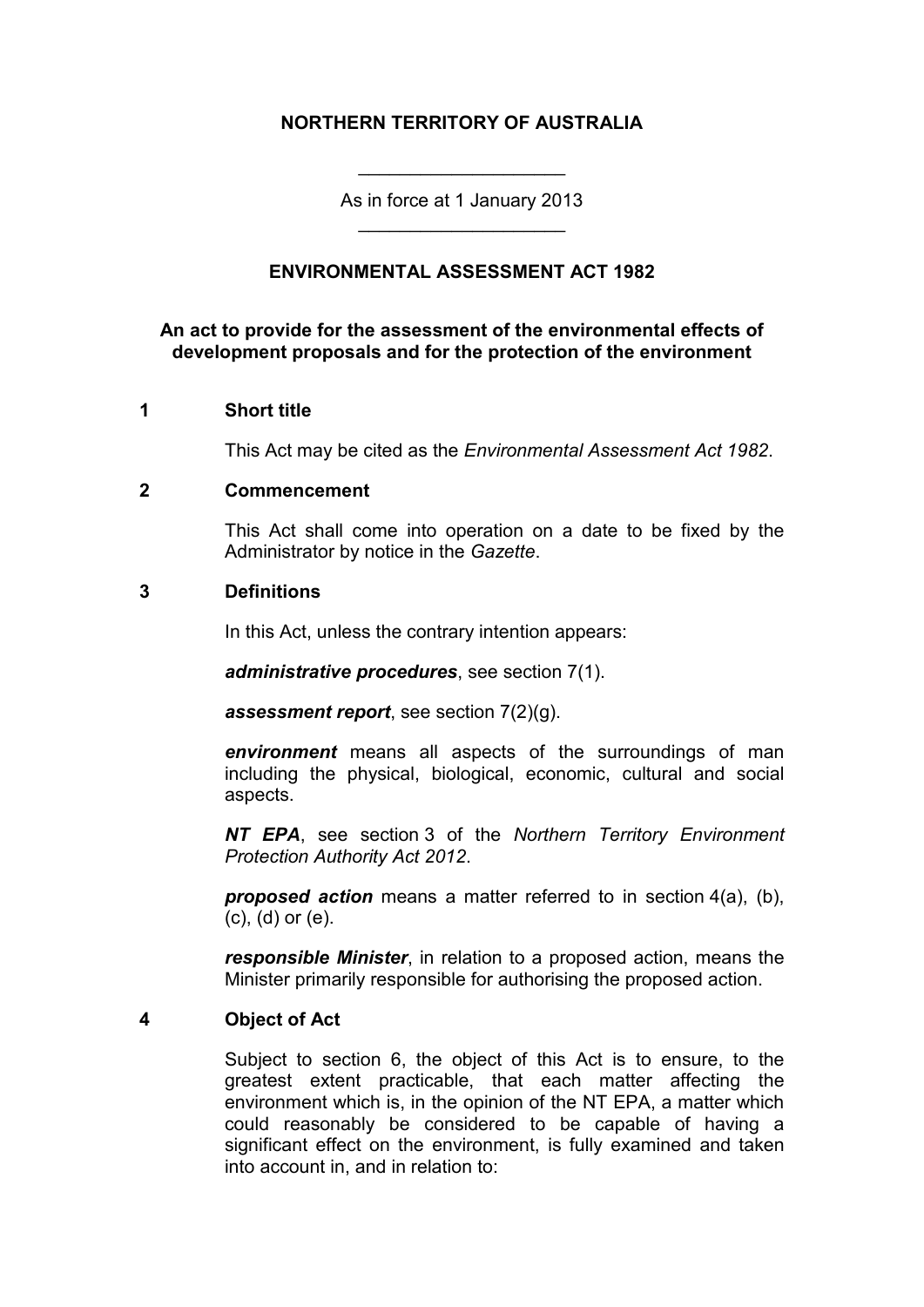- (a) the formulation of proposals;
- (b) the carrying out of works and other projects;
- (c) the negotiation, operation and enforcement of agreements and arrangements (including agreements and arrangements with, and with authorities of, the Commonwealth, the States and other Territories);
- (d) the making of, or the participation in the making of, decisions and recommendations; and
- (e) the incurring of expenditure,

by, or on behalf of, a person, either alone or in association with another person.

## **5 Application**

This Act binds the Crown in right of the Territory and, so far as the legislative power of the Legislative Assembly permits, the Crown in all its other capacities.

## **7 Administrative procedures**

- (1) The Administrator may, from time to time, determine, and determine variations of, procedures (*administrative procedures*) for the purpose of achieving the object of this Act, being procedures that are consistent with relevant laws, as affected by the Regulations.
- (2) Without limiting the generality of subsection (1), the administrative procedures may provide for:
	- (a) the supplying to the NT EPA of information for the purpose of consideration, by the NT EPA, of the necessity for assessment of the effect of a proposed action on the environment;
	- (b) authorizing the NT EPA to direct the preparation or obtaining, and the submission to the NT EPA, of a public environmental report or an environmental impact statement;
	- (c) defining, or authorizing the NT EPA to determine the matters to be dealt with by, and the form of, a public environmental report or an environmental impact statement;
	- (d) the making available of a public environmental report or an environmental impact statement, in cases or circumstances specified by or in accordance with those procedures, for public comment;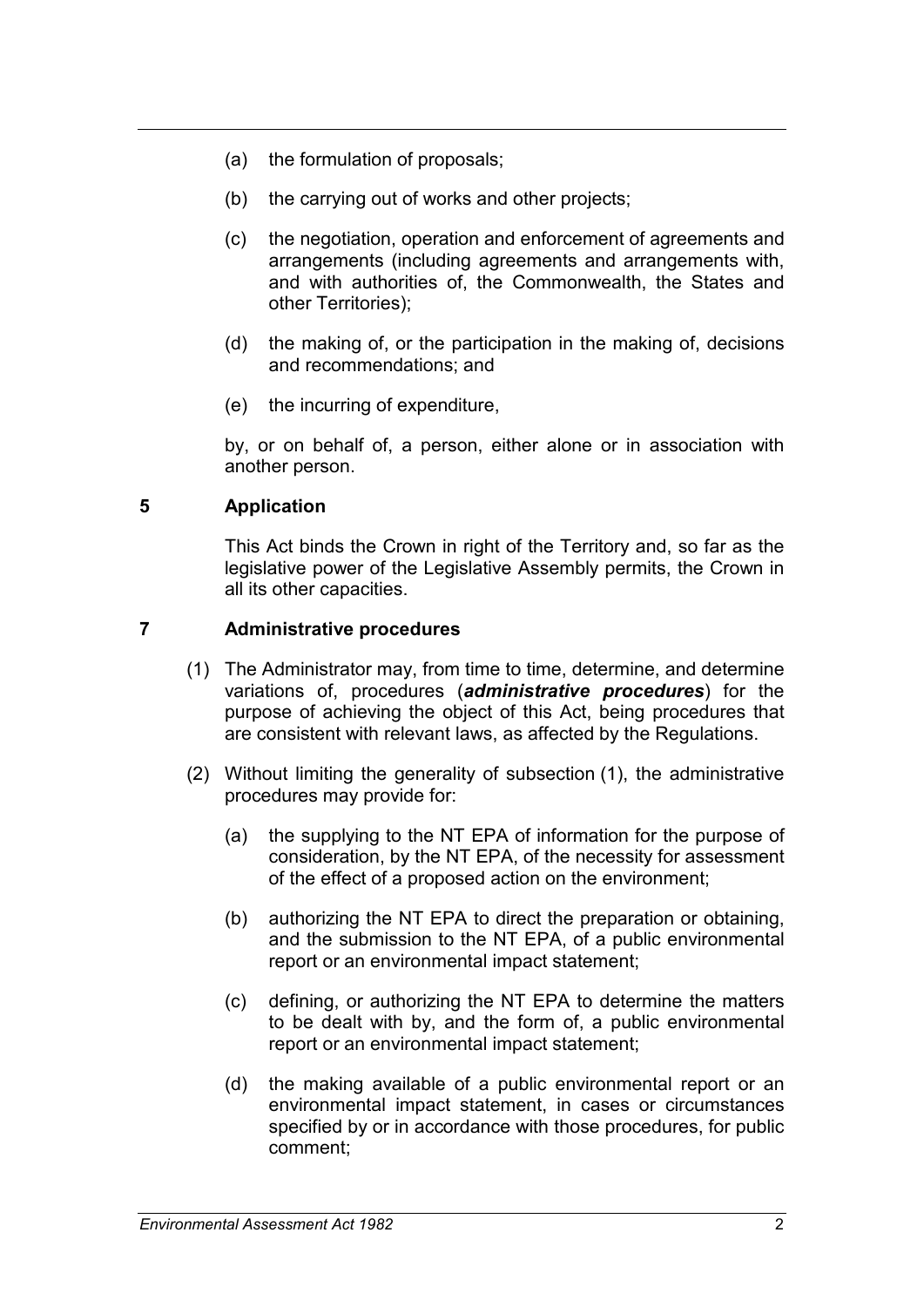- (e) action to be taken in respect of reports resulting from inquiries made under section 10;
- (f) the revision of a public environmental report or an environmental impact statement;
- (g) the examination of information supplied in accordance with those procedures by or on behalf of the NT EPA and the making by or on behalf of the NT EPA of comments, suggestions or recommendations concerning the matters to which the information relates, including suggestions or recommendations concerning conditions to which approvals, agreements and other matters should be subject (an *assessment report*);
- (ga) the making available of assessment reports and other documents, in cases or circumstances specified by or in accordance with those procedures, to the public;
- (gb) the making of written comments by the Minister in relation to assessment reports;(h) exemptions from all or any of the requirements of those procedures;
- (j) the establishing and maintaining by or on behalf of the NT EPA of a record in respect of each proposed action in respect of which a public environmental report or an environmental impact statement is prepared and submitted for examination and the making available of the record for public inspection; and
- (k) the review of the effectiveness of an assessment of a proposed action under those procedures.

## **8 Administrative procedures to be notified**

Where administrative procedures are determined:

- (a) the Minister shall give notice in the *Gazette* of the determination having been made, and of the place where copies of the determination may be purchased or otherwise obtained; and
- (b) the administrative procedures shall take effect from the date of the *Gazette* in which the notice appears or, where another date is specified in the notice, from the date so specified.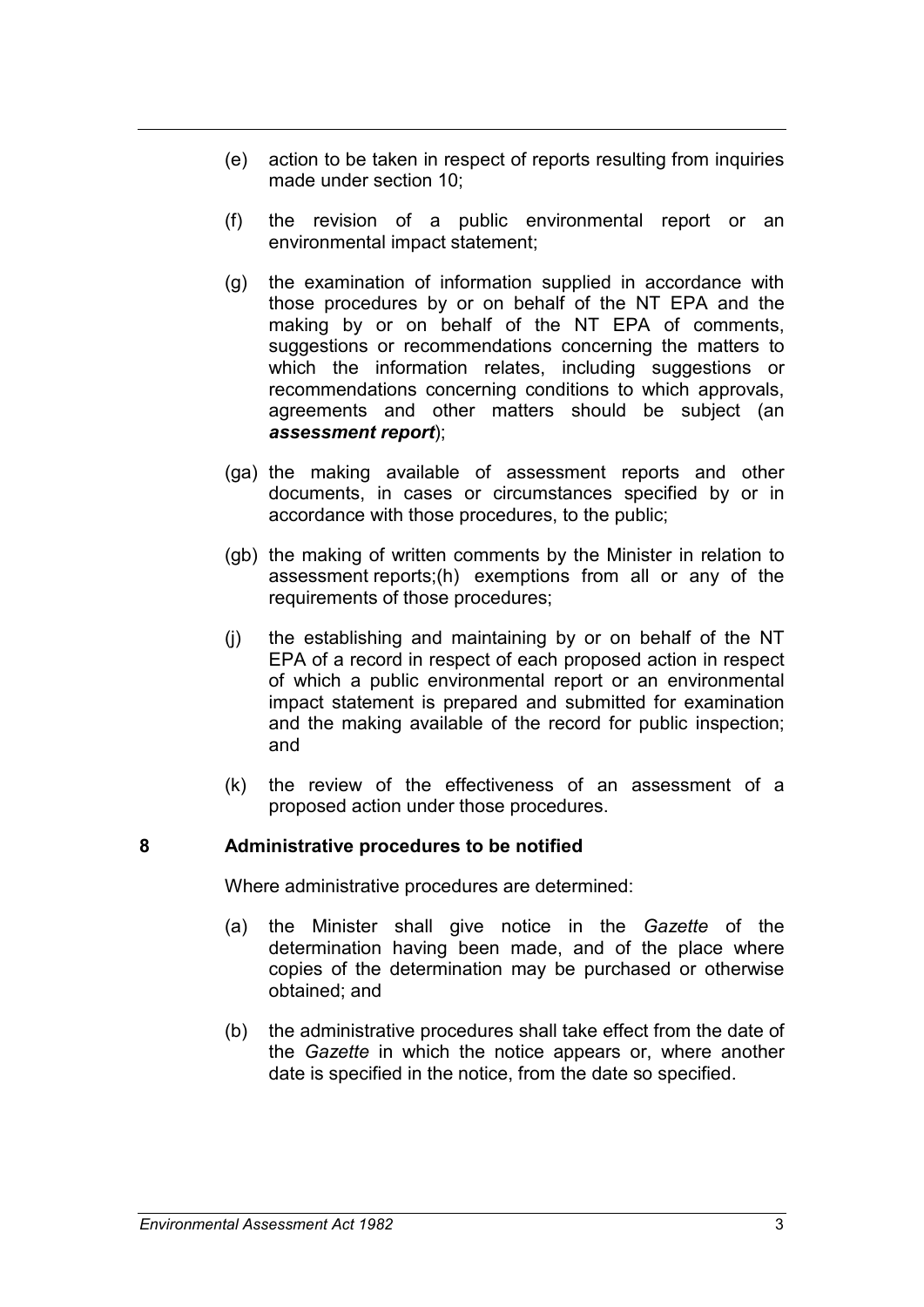#### **8A Reporting obligation – responsible Minister**

- (1) This section applies if:
	- (a) the NT EPA makes an assessment report in relation to a proposed action; and
	- (b) after receiving the assessment report, the responsible Minister makes a decision under an Act in relation to the proposed action.
- (2) The responsible Minister must give the NT EPA notice of the decision as soon as practicable, but within 7 days, after making the decision.
- (3) If the decision is contrary to the assessment report, the responsible Minister must:
	- (a) include in the notice given to the NT EPA under subsection (2) reasons why the decision is contrary to the assessment report; and
	- (b) table the notice in the Legislative Assembly within 6 sitting days after making the decision.

#### **8B Reporting obligation – Minister**

- (1) This section applies if the Minister makes a comment in relation to an assessment report under the administrative procedures.
- (2) The Minister must give the NT EPA notice of the comment, including a copy of the comment, as soon as practicable, but within 7 days, after making the comment.
- (3) If the comment is contrary to the assessment report, the Minister must:
	- (a) include in the notice given to the NT EPA under subsection (2) reasons why the comment is contrary to the assessment report; and
	- (b) table the notice in the Legislative Assembly within 6 sitting days after making the comment.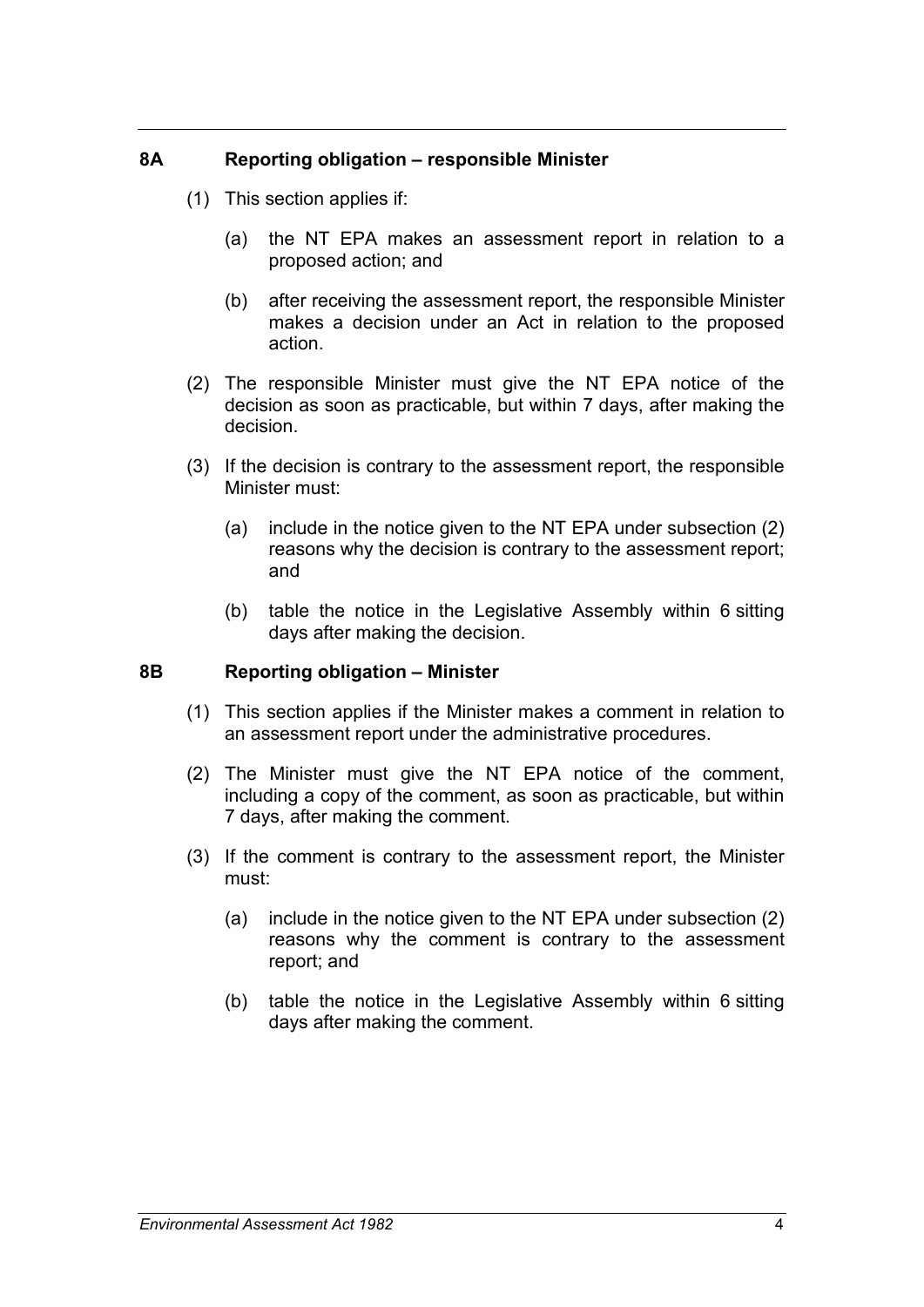## **9 Modification of operation of laws**

Without limiting a power or duty of a minister or statutory corporation, apart from this Act, to take into account matters relating to the environment in the exercise of the power or the performance of the duty, the Regulations may:

- (a) make provision for or in relation to requiring or permitting a minister or statutory corporation to take into account, either generally or in accordance with the Regulations, matters affecting the environment in the taking of an action or the making of a decision or recommendation; and
- (b) prescribe matters necessary or convenient to be prescribed as incidental to a provision so made, including matters relating to procedures and times,

and Regulations so made have effect notwithstanding any other law in force in the Territory.

## **10 Inquiries**

Where, in the opinion of the Minister or the NT EPA, a matter to which this Act relates cannot be determined except by an inquiry, the *Inquiries Act 1945* shall be used to inquire into that matter and, for that purpose, the Minister shall, if he is not the Minister responsible for the administration of that Act, be deemed to be the Minister so responsible.

## **11 Delegation**

- (1) The Minister may, by instrument in writing, delegate to a person, or the holder from time to time of a particular designation or office, any of his powers and functions under this Act, including powers and functions conferred or imposed upon him under the administrative procedures, other than this power of delegation.
- (2) A power or function delegated under this section, when exercised or performed by the delegate, shall, for the purpose of this Act, be deemed to have been exercised or performed by the Minister.
- (3) A delegation under this section does not prevent the exercise of a power or the performance of a function by the Minister.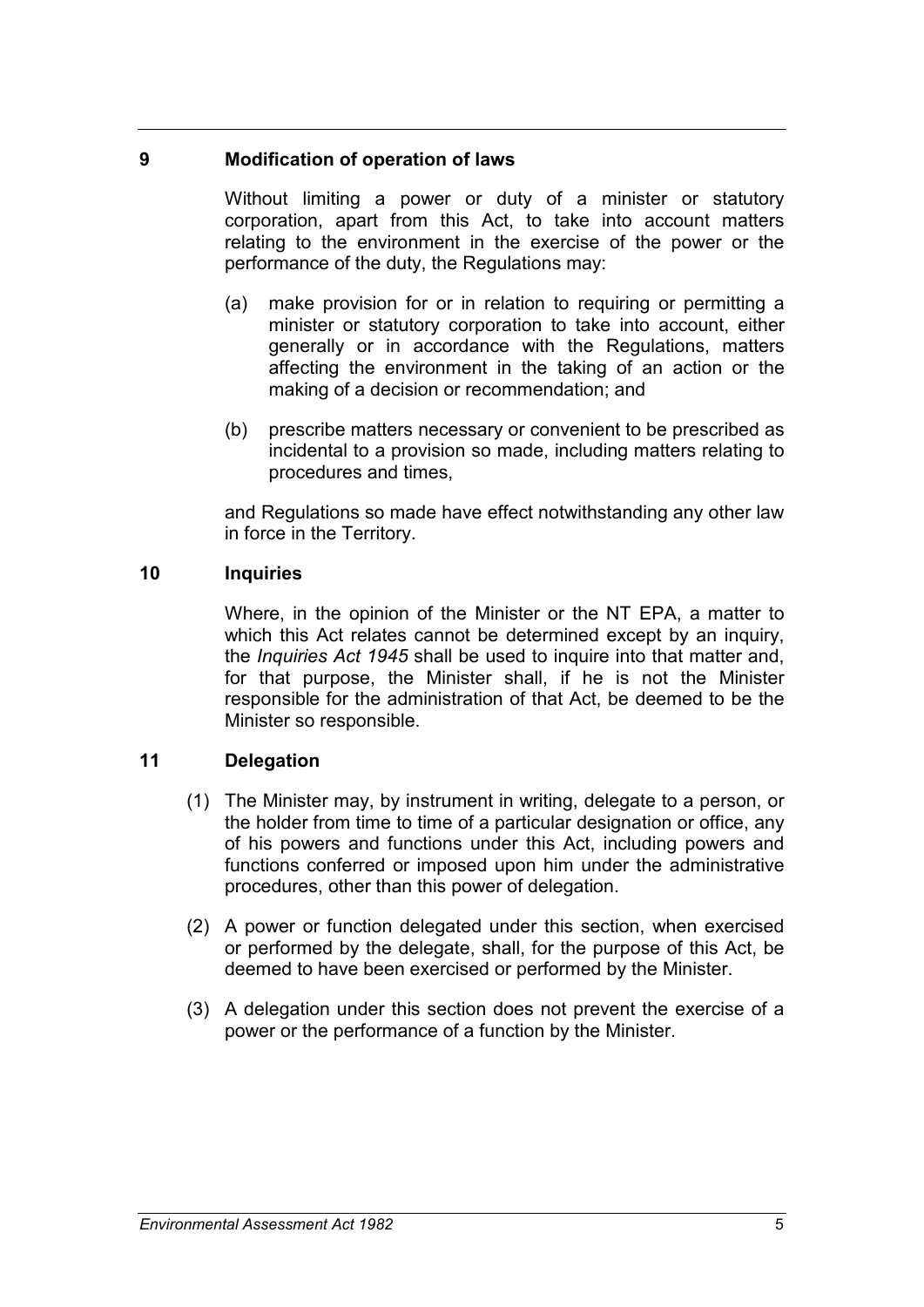## **12 Regulations**

The Administrator may make regulations, not inconsistent with this Act, prescribing all matters required or permitted by this Act to be prescribed, or necessary or convenient to be prescribed for carrying out or giving effect to this Act, and in particular:

- (a) making provision for and in relation to ensuring the confidentiality of information obtained in or in connection with carrying out or giving effect to, or securing the observance of, the administrative procedures;
- (b) making provision for and in relation to the granting of exemptions, either unconditionally or subject to conditions, from the provisions of the Regulations;
- (c) providing for the recovery of costs and expenses, and fixing the fees to be paid, in respect of any matters under the Regulations;
- (d) empowering the Minister or other persons to give directions to particular persons for the purposes of the Regulations;
- (e) empowering the Minister to make provision by order with respect to any matter with respect to which provision can be made by the Regulations;
- (f) prescribing the manner in which notices, orders, directions or instructions under the Regulations may be given or in which documents may be served; and
- (g) prescribing penalties not exceeding \$10,000 for an offence against the Regulations or for a failure to comply with the requirements of a determination under section 7.

#### **13 Transitional matters for** *Northern Territory Environment Protection Authority Act 2012*

- (1) Anything done or omitted to be done under this Act (except sections 8 and 10) by, to, or in relation to, the Minister before the commencement day that is of ongoing effect becomes, on the commencement day, a thing done or omitted to be done by, to, or in relation to, the NT EPA.
- (2) In this section:

*commencement day* means the day on which section 51 of the *Northern Territory Environment Protection Authority Act 2012*  commences.